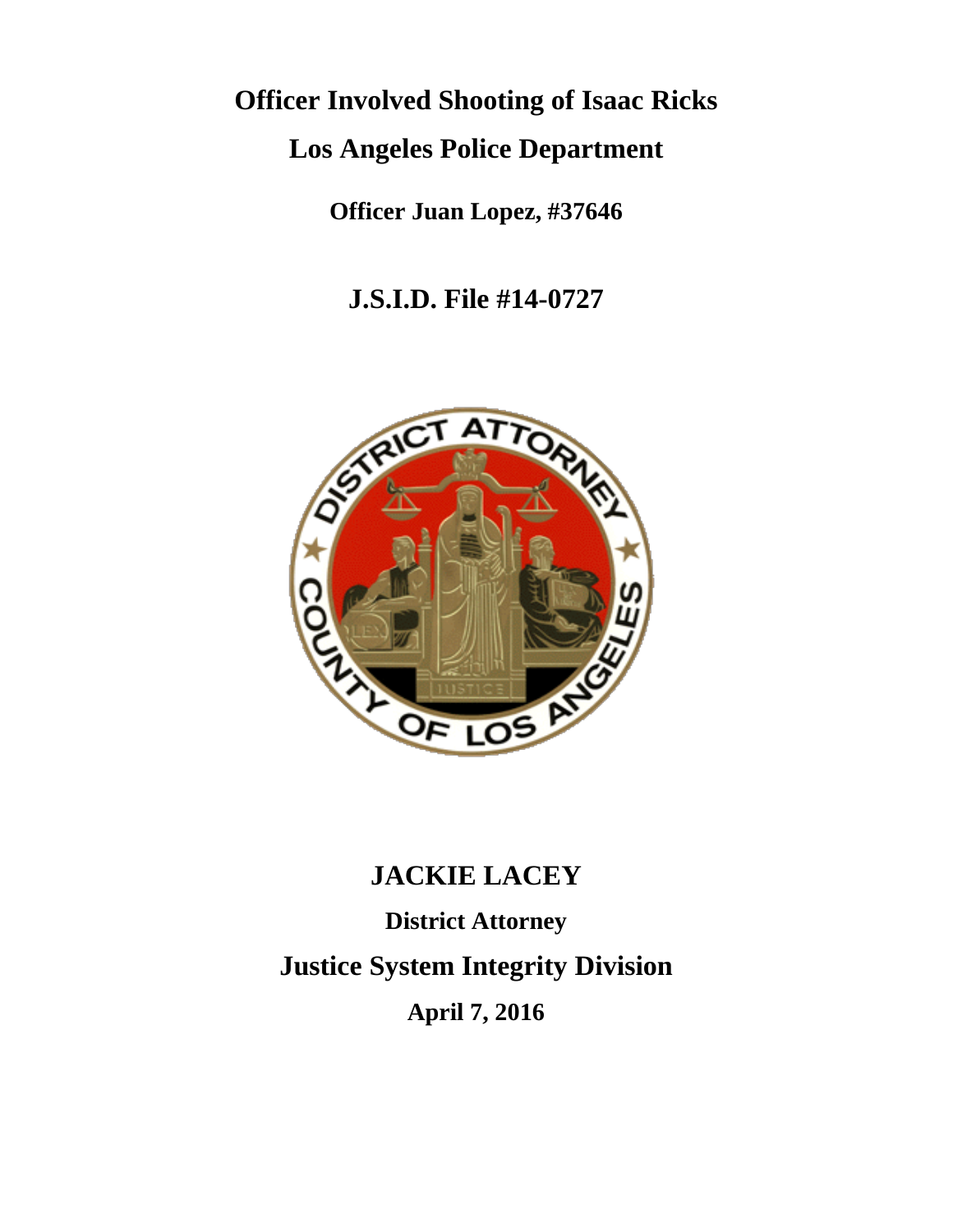#### **MEMORANDUM**

- TO: COMMANDER ROBERT A. LOPEZ Force Investigation Division Los Angeles Police Department 100 W. First Street, Suite 431 Los Angeles, California 90012
- FROM: JUSTICE SYSTEM INTEGRITY DIVISION Los Angeles County District Attorney's Office
- SUBJECT: Officer Involved Shooting of Isaac Ricks J.S.I.D. File #14-0727 FID #075-14
- DATE: April 7, 2016

The Justice System Integrity Division of the Los Angeles County District Attorney's Office has completed its review of the December 2, 2014, fatal shooting of Isaac Ricks by Los Angeles Police Department Officer Juan Lopez. It is our conclusion that Officer Lopez acted in lawful defense of another.

The District Attorney's Command Center was notified of the shooting on December 2, 2014, at approximately 8:33 p.m. The District Attorney Response Team responded and was given a briefing and a walk-through of the scene.

The following analysis is based on reports prepared by the Los Angeles Police Department (LAPD), submitted to this office by detectives with the LAPD Force Investigation Division. Officer Lopez' compelled statement was not considered as part of this analysis.

#### **FACTUAL ANALYSIS**

 $\overline{a}$ 

On December 2, 2014, Isaac Ricks and Arlene Robinson were inside their third floor apartment located at 622 South Wall Street in the City of Los Angeles.<sup>1</sup> Ricks and Robinson were drinking alcohol and smoking marijuana and crack cocaine. Ricks became angry with Robinson when she failed to hand over the crack cocaine in a timely manner and began attacking her with a pair of scissors. Robinson attempted to flee from the apartment, however, Ricks was able to catch her at the front door. Robinson was forced back across a sink countertop located in the front entry as Ricks stabbed her multiple times in the face and neck. In fear for her life, Robinson screamed, "Somebody help me! Just help me, please! He's trying to kill me! He's trying to kill me! He's trying to stab me!"

<sup>&</sup>lt;sup>1</sup> Ricks and Robinson had been involved in an on and off dating relationship for 14 years.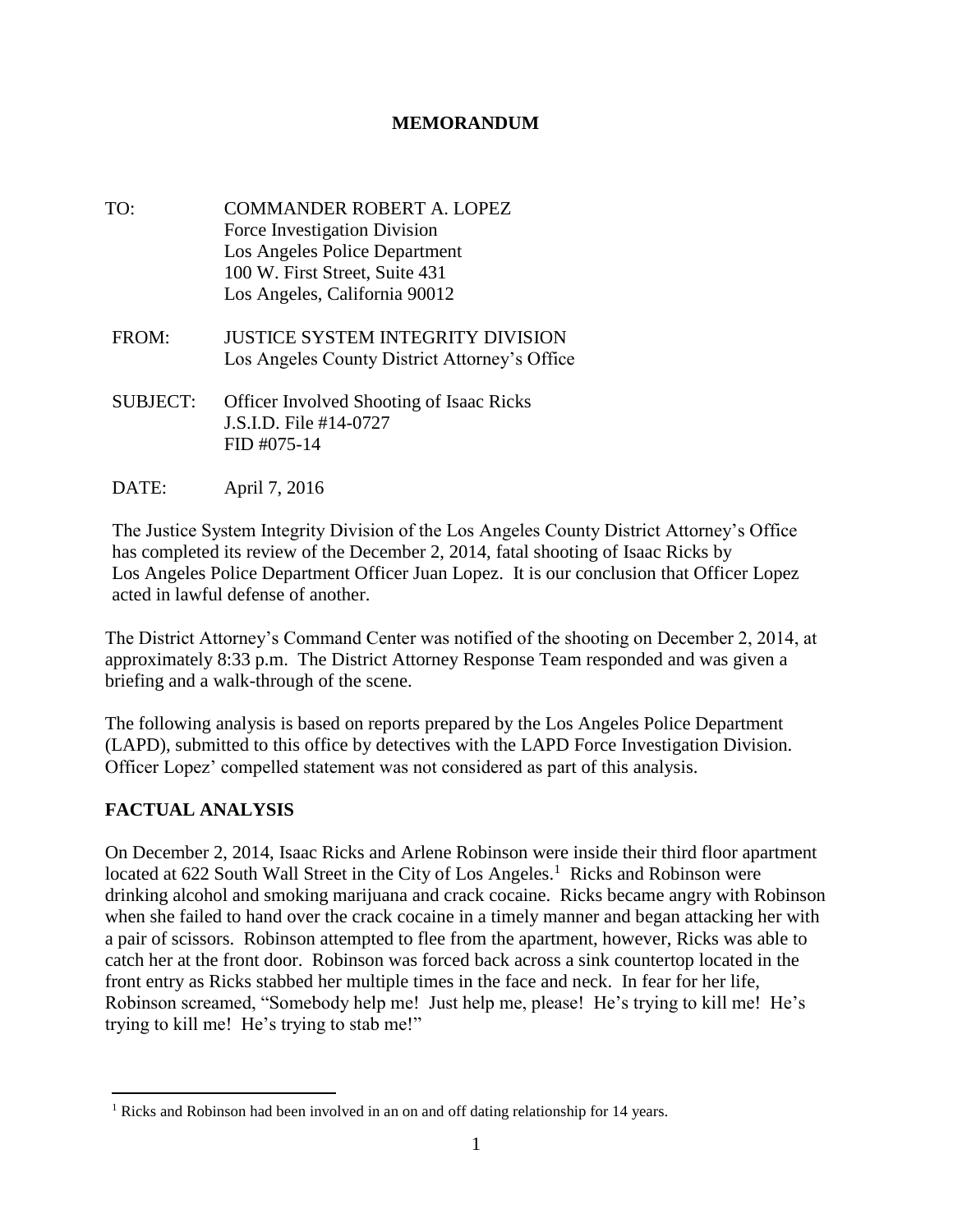Robinson was able to grab the scissors from Ricks during the assault. Ricks then retrieved a kitchen knife from beneath the sink. Robinson grabbed onto the blade as Ricks pushed the knife toward her, causing the blade to bend. Ricks overpowered her and stabbed her in the chest and arm. Ricks released the knife and grabbed the scissors back from Robinson. Ricks again overpowered Robinson and stabbed her on the left side of her face, neck and upper chest. Robinson repeatedly screamed for help.

Neighbor Jennifer Britt heard Robinson's repeated screams and called 9-1-1. Timothy Daniels heard Robinson scream, "He's stabbing me!" as she begged for someone to kick down the door. Daniels went down to the lobby and notified security and called 9-1-1. Barbara Crisler heard Robinson yell, "He's going to kill me!" and also called security. Security guard Donte Evans responded to the location and heard Robinson scream that she was being stabbed. Evans attempted to open the front door, but it was locked.

Uniformed LAPD Officers Juan Lopez and Thomas Schoonyan were the first officers to respond to the location. Schoonyan pounded on the front door multiple times and yelled, "Open the door! Open the door!" Robinson replied, "Help me! Help me! He's stabbing me! There is blood all over the place. I can't get to the door."<sup>2</sup>

Schoonyan attempted to kick the door open 10 to 15 times without success. Uniformed LAPD Officers Lloyd de Charmoy Bouchet and Andrew Paxton arrived and Bouchet took over for Schoonyan.<sup>3</sup> Paxton heard Ricks state, "I'm not going to unlock the door," as Robinson continuously screamed for someone to open the door and help her. Paxton broadcast an urgent request for breaching tools.

Sergeants Luis Contreras and Ruben Lopez arrived with a battering ram and pry tool. Bouchet used the battering ram to hit the door multiple times before breaking a hole through the door handle. Schoonyan took over and began striking at the dead bolt. During this time, Contreras designated Paxton to use non-lethal force and Lopez to use lethal force, if necessary.<sup>4</sup> Schoonyan was finally able to break open the door and stepped back. Lopez entered the apartment with his service weapon drawn while Paxton entered armed with a Taser.

Robinson stated that Ricks was stabbing her with the scissors as she lay atop the sink when the police broke through the front door. Ricks had the scissors up in the air when an officer yelled, "Halt! Move back!" Ricks ignored the commands and moved toward Robinson while bringing the scissors down in her direction. At that moment, Deputy Lopez fired one round at Ricks. Ricks fell to the ground.

As he entered the apartment with Lopez, Paxton observed Ricks covered in blood and standing in front of Robinson near her feet. Robinson was leaning back across the sink with her legs dangling over the side and also covered in blood. Ricks stood in front of her with his arm raised above his shoulder. Deputy Lopez and Paxton ordered Ricks to "Move back!" and "Get back!"

 $\overline{a}$ 

<sup>2</sup> Crisler heard Ricks respond, "Go to hell!"

<sup>&</sup>lt;sup>3</sup> The front door was fire-rated and constructed with an exterior steel coating material.

<sup>4</sup> All references to "Lopez" refers to Deputy Juan Lopez.